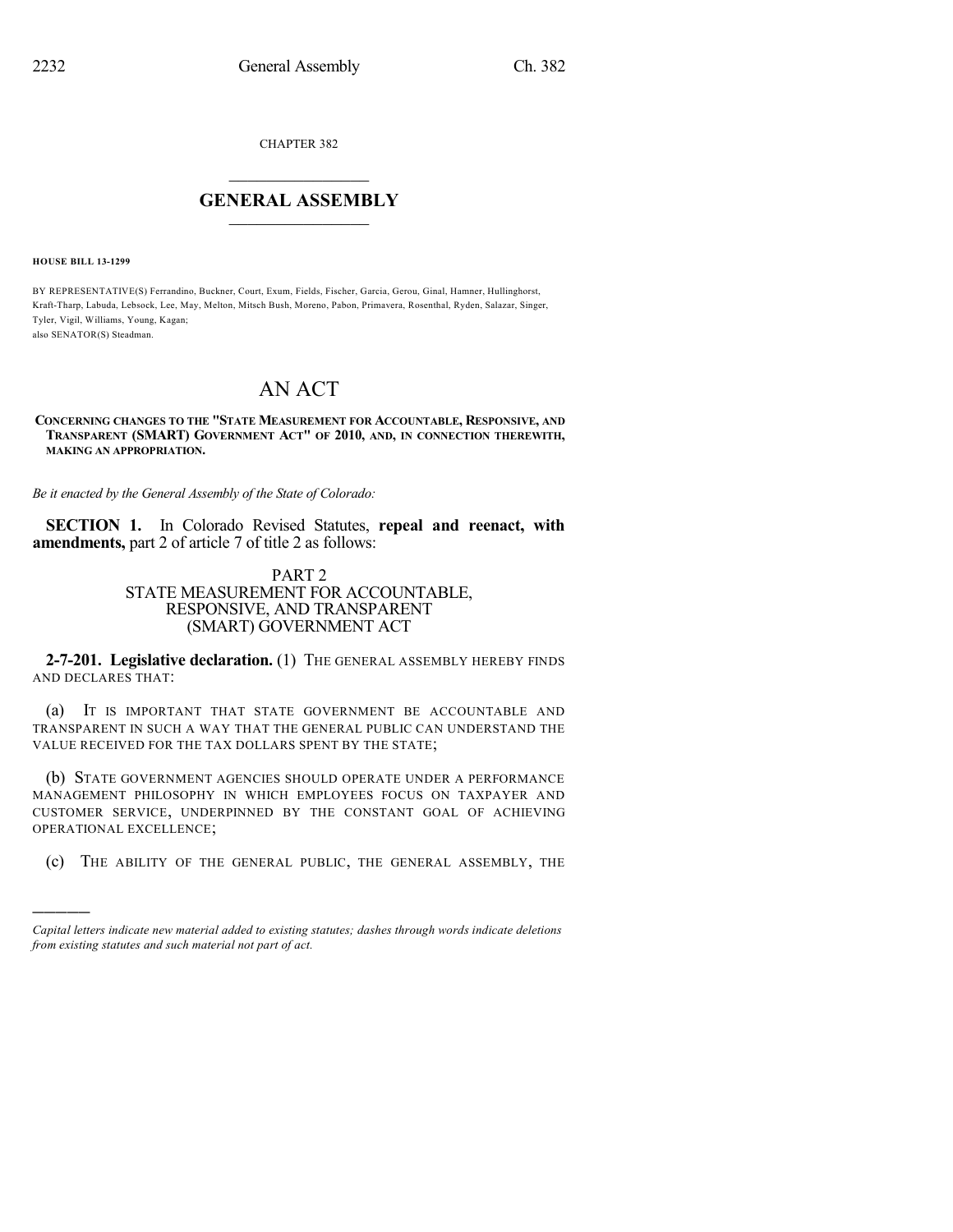### Ch. 382 General Assembly 2233

GOVERNOR, AND STATE DEPARTMENTS TO ASSESS DEPARTMENTS' PROGRESS IN ACHIEVING PERFORMANCE GOALS WILL LEAD TO IMPROVEMENTS IN SERVICES RENDERED AND INCREASED EFFICIENCY IN PROGRAM ADMINISTRATION, AS WELL AS TRANSPARENCY;

(d) THE ANNUAL BUDGET PROCESS SHOULD SERVE AS PART OF A PERFORMANCE MANAGEMENT SYSTEM TO INCENTIVIZE CONTINUOUS PROCESS IMPROVEMENT IN THE SERVICES DELIVERED TO CUSTOMERS AND TAXPAYERS;

(e) A SYSTEM OF CONTINUOUS PROCESS IMPROVEMENT IS A CRITICAL AND NECESSARY COMPONENT OF A PERFORMANCE MANAGEMENT PHILOSOPHY;

(f) MEASURES FOR EVALUATING THE PERFORMANCE OF STATE DEPARTMENTS SHOULD BE INTEGRATED INTO A FORMAL STATE PLANNING PROCESS;

(g) APERFORMANCE MANAGEMENT SYSTEM WILL BE MORE USEFUL AND RELIABLE FOR THE GENERAL ASSEMBLY AND THE PUBLIC IF PERFORMANCE AUDITS OF THE DEPARTMENTS ARE COMPLETED; AND

(h) DEPARTMENTS NEED STATUTORY AUTHORITY AND FLEXIBILITY TO USE THEIR RESOURCES IN THE BEST POSSIBLE WAY TO BETTER SERVE THE PEOPLE OF COLORADO THROUGH THE EFFECTIVE ADMINISTRATION AND DELIVERY OF GOVERNMENTAL PROGRAMS AND SERVICES.

**2-7-202. Definitions.** AS USED IN THIS PART 2, UNLESS THE CONTEXT OTHERWISE REQUIRES:

(1) "COLORADO COMMISSION ON CRIMINAL AND JUVENILE JUSTICE" MEANS THE COLORADO COMMISSION ON CRIMINAL AND JUVENILE JUSTICE CREATED IN SECTION 16-11.3-102, C.R.S.

(2) "COLORADO COMMISSION ON HIGHER EDUCATION" MEANS THE COLORADO COMMISSION ON HIGHER EDUCATION CREATED IN SECTION 23-1-102, C.R.S.

(3) "COLORADO ENERGY OFFICE" MEANS THE COLORADO ENERGY OFFICE CREATED IN SECTION 24-38.5-101, C.R.S.

(4) "CONTINUOUS PROCESS IMPROVEMENT SYSTEM" MEANS A SYSTEM BASED ON LEAN GOVERNMENT PRINCIPLES OR ANOTHER WIDELY ACCEPTED BUSINESS PROCESS IMPROVEMENT SYSTEM BY WHICH A DEPARTMENT ENGAGES IN SPECIFIC ACTIVITIES THAT HAVE THE PURPOSE OF INCREASING EFFICIENCY AND ELIMINATING WASTE IN THE PROCESSES USED TO DELIVER GOODS AND SERVICES TO TAXPAYERS AND CUSTOMERS OF STATE GOVERNMENT. A "CONTINUOUS PROCESS IMPROVEMENT SYSTEM" INCLUDES MEASURING THE OUTCOMES OF SUCH IMPROVEMENTS AND MAY INVOLVE SOME OR ALL OF THE FOLLOWING STRATEGIES:

(a) THE DEVELOPMENT OF A PROCESS MAP THAT DESCRIBES THE PROCEDURES BY WHICH A DEPARTMENT PRODUCES GOODS OR SERVES ITS CUSTOMERS;

(b) SPECIFIC ACTIVITIES TO RAPIDLY IMPROVE A DEPARTMENT'S PROCESSES THAT WILL INCREASE VALUE OR DECREASE STAFF TIME, INVENTORY, DEFECTS,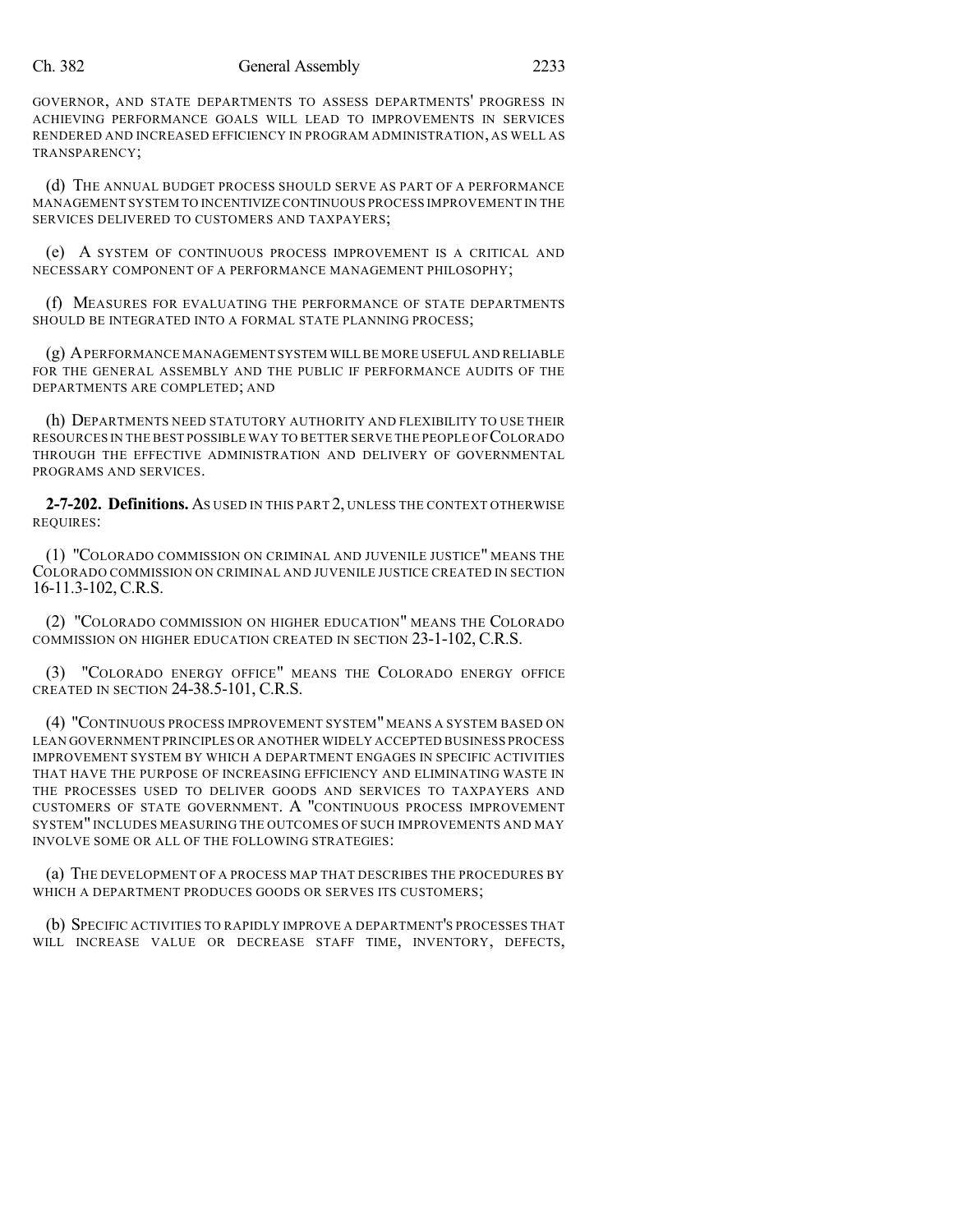OVERPRODUCTION, COMPLEXITY, DELAYS, OR EXCESSIVE MOVEMENT;

(c) THE INVOLVEMENT OF DEPARTMENT EMPLOYEES AT ALL LEVELS IN MAPPING A DEPARTMENT'S PROCESSES AND IN MAKING RECOMMENDATIONS FOR IMPROVEMENTS, WITH SPECIFIC IMPORTANCE PLACED ON THE INVOLVEMENT OF DEPARTMENT EMPLOYEES CLOSEST TO THE CUSTOMER OR END USER OF THE STATE GOVERNMENT PRODUCT OR SERVICE;

(d) PROVIDING THE MEANS TO MEASURE EACH PROCESS IN ORDER TO DEMONSTRATE THE EFFECTIVENESS OF EACH PROCESS OR PROCESS IMPROVEMENT; AND

(e) THE TRAINING OF DEPARTMENT EMPLOYEES FOR PURPOSES OF MENTORING AND TRAINING OTHER DEPARTMENT EMPLOYEES IN CONTINUOUS PROCESS IMPROVEMENT METHODOLOGIES.

(5) (a) "DEPARTMENT" MEANS THE JUDICIAL DEPARTMENT, THE OFFICE OF STATE PUBLIC DEFENDER,THE OFFICE OFALTERNATE DEFENSE COUNSEL,THE OFFICE OF THE CHILD'S REPRESENTATIVE, THE PUBLIC EMPLOYEES'RETIREMENT ASSOCIATION, THE COLORADO ENERGY OFFICE, THE OFFICE OF ECONOMIC DEVELOPMENT, AND THE PRINCIPAL DEPARTMENTS OF THE EXECUTIVE BRANCH OF STATE GOVERNMENT AS SPECIFIED IN SECTION 24-1-110, C.R.S., INCLUDING ANY DIVISION, OFFICE, AGENCY, OR OTHER UNIT CREATED WITHIN A PRINCIPAL DEPARTMENT.

(b) FOR PURPOSES OFTHE REQUIREMENTS OFSECTION 2-7-203(4),"DEPARTMENT" MEANS THE PRINCIPAL DEPARTMENTS OF THE EXECUTIVE BRANCH OF STATE GOVERNMENT AS SPECIFIED IN SECTION 24-1-110,C.R.S., INCLUDING ANY DIVISION, OFFICE, AGENCY, OR OTHER UNIT CREATED WITHIN A PRINCIPAL DEPARTMENT.

(6) "DEPARTMENTAL REGULATORY AGENDA"MEANS A DOCUMENT PREPARED BY EACH PRINCIPAL DEPARTMENT OF THE EXECUTIVE BRANCH OF STATE GOVERNMENT AND SUBMITTED TO THE GENERAL ASSEMBLY AND MADE AVAILABLE TO THE PUBLIC AS DESCRIBED IN SECTION 2-7-203(4).THE "DEPARTMENTAL REGULATORY AGENDA" CONTAINS THE FOLLOWING INFORMATION:

(a) A LIST OF NEW RULES OR REVISIONS TO EXISTING RULES THAT THE DEPARTMENT EXPECTS TO PROPOSE IN THE NEXT CALENDAR YEAR;

(b) THE STATUTORY OR OTHER BASIS FOR ADOPTION OF THE PROPOSED RULES;

(c) THE PURPOSE OF THE PROPOSED RULES;

(d) THE CONTEMPLATED SCHEDULE FOR ADOPTION OF THE RULES;

(e) AN IDENTIFICATION AND LISTING OF PERSONS OR PARTIES THAT MAY BE AFFECTED POSITIVELY OR NEGATIVELY BY THE RULES; AND

(f) COMMENCING WITH DEPARTMENTAL REGULATORY AGENDAS SUBMITTED ON AND AFTER NOVEMBER 1, 2013, A LIST AND BRIEF SUMMARY OF ALL PERMANENT AND TEMPORARY RULES ACTUALLY ADOPTED SINCE THE PREVIOUS DEPARTMENTAL REGULATORY AGENDA WAS FILED.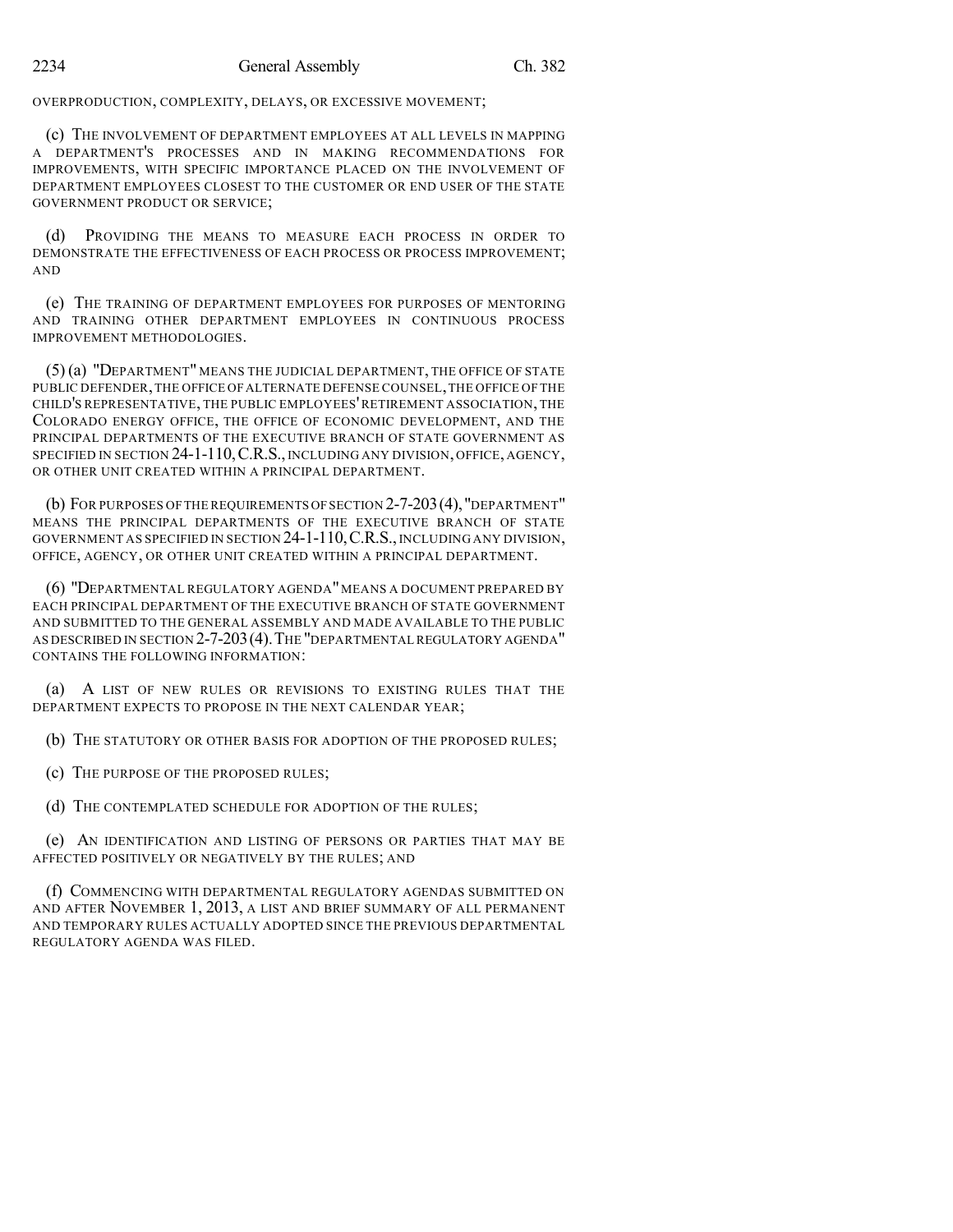(7) "JOINT BUDGET COMMITTEE" MEANS THE JOINT BUDGET COMMITTEE ESTABLISHED IN SECTION 2-3-201.

(8) "LEGISLATIVE AUDIT COMMITTEE"MEANS THE LEGISLATIVE AUDITCOMMITTEE CREATED IN SECTION 2-3-101 (1).

(9) "LEGISLATIVE COUNCIL" OR "EXECUTIVE COMMITTEE OF THE LEGISLATIVE COUNCIL" MEANS THE LEGISLATIVE COUNCIL OR EXECUTIVE COMMITTEE OF THE LEGISLATIVE COUNCIL CREATED IN SECTION 2-3-301.

(10) "OFFICE OF ALTERNATE DEFENSE COUNSEL" MEANS THE OFFICE OF ALTERNATE DEFENSE COUNSEL CREATED IN SECTION 21-2-101, C.R.S.

(11) "OFFICE OF ECONOMIC DEVELOPMENT" MEANS THE COLORADO OFFICE OF ECONOMIC DEVELOPMENT CREATED IN SECTION 24-38.5-101, C.R.S.

(12) "OFFICE OF STATE PLANNING AND BUDGETING" MEANS THE OFFICE OF STATE PLANNING AND BUDGETING CREATED IN SECTION 24-37-102, C.R.S.

(13) "OFFICE OF STATE PUBLIC DEFENDER" MEANS THE OFFICE OF STATE PUBLIC DEFENDER CREATED IN SECTION 21-1-101, C.R.S.

(14) "OFFICE OF THE CHILD'S REPRESENTATIVE"MEANS THE OFFICE OF THE CHILD'S REPRESENTATIVE CREATED IN SECTION 13-91-104, C.R.S.

(15) "PERFORMANCE EVALUATION" MEANS A REGULAR REVIEW OF A DEPARTMENT'S OUTCOMES AS COMPARED TO ITS PUBLISHED PERFORMANCE GOALS. THE PERFORMANCE EVALUATION SHALL BE BASED ON ACTUAL HISTORICAL INFORMATION.

(16) "PERFORMANCE GOAL"MEANS A SPECIFIC, QUANTIFIABLE GOAL RELATED TO A PERFORMANCE MEASURE ADOPTED BY A DEPARTMENT.

(17) "PERFORMANCE MANAGEMENT SYSTEM" MEANS A FORMAL SYSTEM OF MANAGING THE PROCESSES AND OPERATIONS OF DEPARTMENTS.

(18) "PERFORMANCE MEASURE" MEANS A QUANTITATIVE INDICATOR USED TO ASSESS THE OPERATIONAL PERFORMANCE OF A DEPARTMENT PURSUANT TO A PUBLISHED PERFORMANCE PLAN. A PERFORMANCE MEASURE SHOULD APPLY TO ACTIVITIES DIRECTLY UNDER THE INFLUENCE OF A DEPARTMENT AND SHOULD DEMONSTRATE THE DEPARTMENT'S EFFICIENCY AND EFFECTIVENESS IN DELIVERING GOODS OR SERVICES TO CUSTOMERS AND TAXPAYERS. PERFORMANCE MEASURES SHOULD BE REASONABLY UNDERSTANDABLE TO THE PUBLIC.

(19) "PERFORMANCE PLAN" MEANS A DOCUMENT PREPARED BY A DEPARTMENT AS PART OF A PERFORMANCE MANAGEMENT SYSTEM. A PERFORMANCE PLAN MUST INCORPORATE THE IMPACT OFMANAGEMENT STRATEGIES AND CONTINUOUS PROCESS IMPROVEMENT ACTIVITIES ON THE COSTS AND EFFICIENCY OF DELIVERING GOODS AND SERVICES TO TAXPAYERS AND CUSTOMERS OF STATE GOVERNMENT.

(20) "PROCESS MAP" MEANS A WRITTEN OR VISUAL PRESENTATION THAT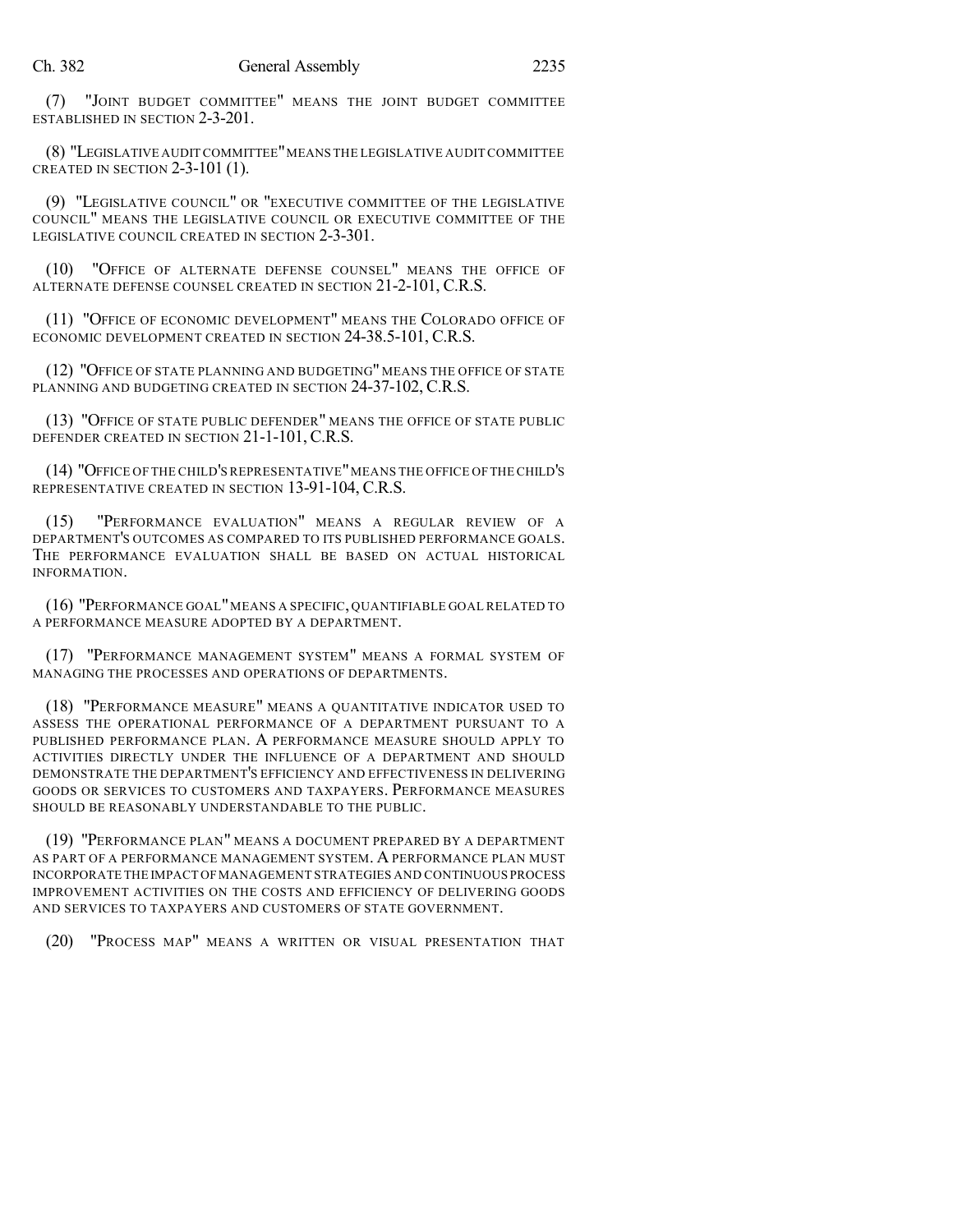DESCRIBES THE STEPS INVOLVED IN PRODUCING A PRODUCT OR SERVICE FROM BEGINNING TO END.

(21) "PUBLIC EMPLOYEES' RETIREMENT ASSOCIATION" MEANS THE PUBLIC EMPLOYEES'RETIREMENT ASSOCIATION CREATED IN ARTICLE 51 OF TITLE 24,C.R.S.

(22) "STATE AUDITOR" MEANS THE STATE AUDITOR DESCRIBED IN SECTION  $2 - 3 - 102$ .

**2-7-203. Departmental presentations to legislative committees of reference - departmental regulatory agendas.** (1) THE SPEAKER OF THE HOUSE OF REPRESENTATIVES AND THE PRESIDENT OF THE SENATE SHALL ASSIGN EACH DEPARTMENT TO A HOUSE AND SENATE COMMITTEE OF REFERENCE FOR THEIR RESPECTIVE HOUSES. IN MAKING THE ASSIGNMENTS, THE SPEAKER AND THE PRESIDENT SHALL ENSURE THAT THE PRIMARY FUNCTIONS AND RESPONSIBILITIES OF THE DEPARTMENT ARE WITHIN THE SUBJECT MATTER JURISDICTION OF THE COMMITTEES OF REFERENCE TO WHICH IT IS ASSIGNED.

(2) (a) EACH JOINT COMMITTEE OF REFERENCE SHALL CONDUCT HEARINGS AS SPECIFIED IN PARAGRAPH  $(b)$  OF THIS SUBSECTION  $(2)$  DURING THE INTERIM BETWEEN LEGISLATIVE SESSIONS BETWEEN NOVEMBER 1 AND THE COMMENCEMENT OF THE FOLLOWING REGULAR LEGISLATIVE SESSION, DURING WHICH HEARINGS THE JOINT COMMITTEE SHALL HEAR A PRESENTATION FROM EACH DEPARTMENT THAT IS ASSIGNED TO SUCH COMMITTEE PURSUANT TO SUBSECTION (1) OF THIS SECTION REGARDING:

(I) THE DEPARTMENT'S PERFORMANCE PLAN DEVELOPED PURSUANT TO SECTION  $2 - 7 - 204$  (3);

(II) THE DEPARTMENT'S REGULATORY AGENDA REQUIRED PURSUANT TO SUBSECTION (4) OF THIS SECTION; AND

(III) THE DEPARTMENT'S BUDGET REQUEST AND ASSOCIATED LEGISLATIVE AGENDA FOR THE UPCOMING REGULAR LEGISLATIVE SESSION.

(b) IN THE PERIOD SPECIFIED IN PARAGRAPH (a) OF THIS SUBSECTION (2), EACH JOINT COMMITTEE OF REFERENCE MUST MEET:

(I) AT LEAST ONCE IN EVERY EVEN-NUMBERED YEAR; AND

(II) AT LEAST TWICE IN EVERY ODD-NUMBERED YEAR.

(c) EACH JOINT COMMITTEE OF REFERENCE SHALL ALLOW TIME FOR PUBLIC TESTIMONY REGARDING EACH SUCH DEPARTMENT PRESENTATION.

(d) THE COLORADO COMMISSION ON CRIMINAL AND JUVENILE JUSTICE SHALL PRESENT A PROGRESS REPORT ON ANY RECOMMENDATIONS THE COMMISSION ANTICIPATES WILL BE MADE FOR THE UPCOMING LEGISLATIVE SESSION AND ANY FINALIZED RECOMMENDATIONS FOR THE UPCOMING LEGISLATIVE SESSION TO THE JOINT JUDICIARY COMMITTEE OF REFERENCE DURING THE HEARINGS SPECIFIED IN PARAGRAPH (a) OF THIS SUBSECTION (2).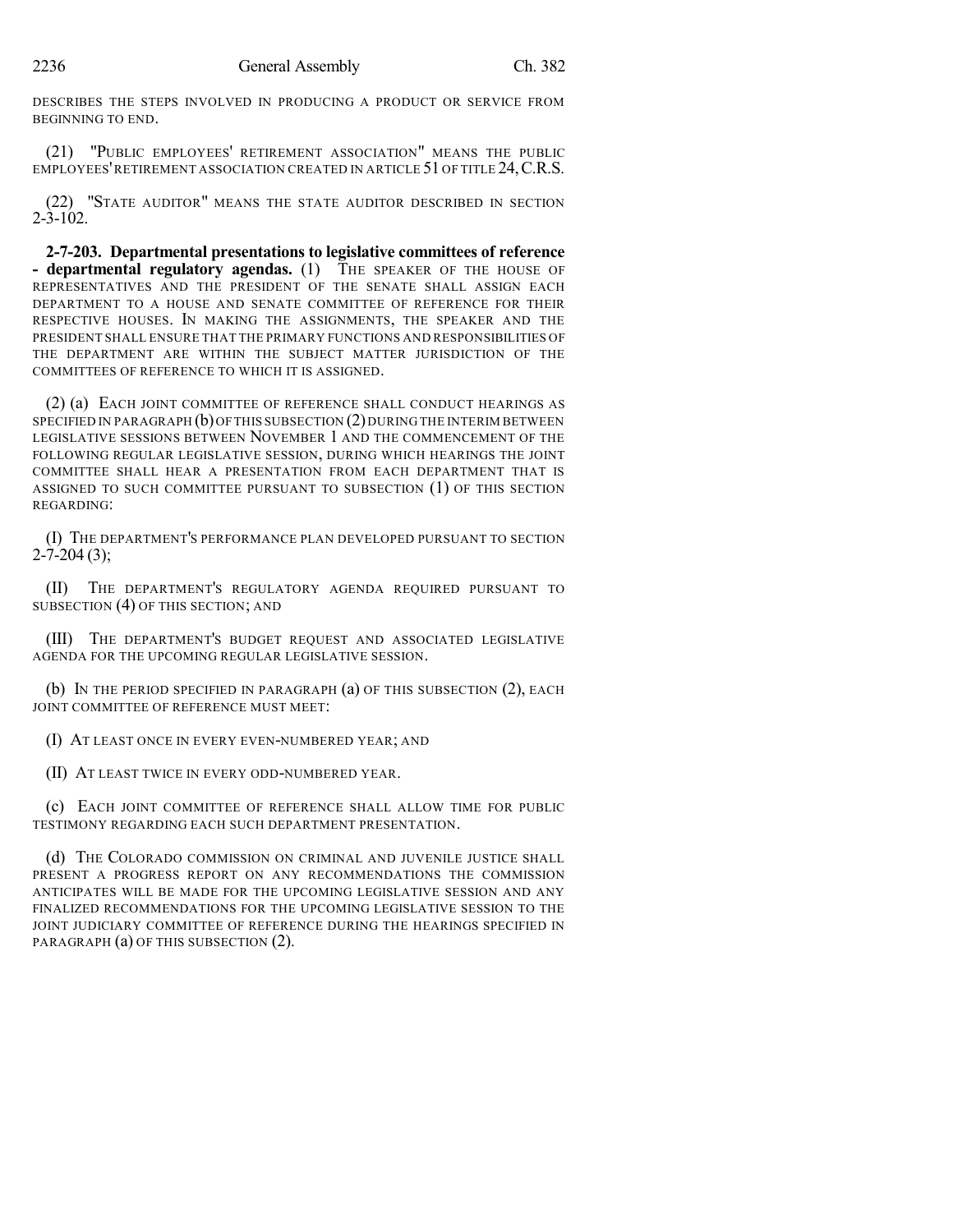#### Ch. 382 General Assembly 2237

(3) (a) THE CHAIR OF EACH JOINT COMMITTEE OF REFERENCE SHALL ASSIGN TWO MEMBERS OF THE JOINT COMMITTEE, ONE FROM EACH MAJOR POLITICAL PARTY, TO SERVE AS LIAISONS WITH THE DEPARTMENTS ASSIGNED TO THEIR JOINT COMMITTEE OF REFERENCE REGARDING THE DEPARTMENT'S PERFORMANCE MANAGEMENT SYSTEM AND PERFORMANCE PLAN.

(b) THE CHAIR OF THE JOINT BUDGET COMMITTEE SHALL ASSIGN ONE MEMBER OF THE JOINT BUDGET COMMITTEE TO SERVE AS A LIAISON FOR EACH DEPARTMENT. THE JOINT BUDGET COMMITTEE LIAISON SHALL WORK WITH THE LIAISONS ASSIGNED PURSUANT TO PARAGRAPH (a) OF THIS SUBSECTION (3) TO INFORM THE JOINT COMMITTEE OF REFERENCE REGARDING THE DEPARTMENT'S PERFORMANCE MANAGEMENT SYSTEM AND PERFORMANCE PLAN.

(c) THE EXECUTIVE DIRECTOR OF EACH DEPARTMENT, OR THE EXECUTIVE DIRECTOR'S DESIGNEE, AND ANY APPROPRIATE STAFF OF THE DEPARTMENT SHALL WORK WITH THE LIAISONS AS NECESSARY.

(4) ON NOVEMBER 1, 2013, AND EACH NOVEMBER 1 THEREAFTER, EACH DEPARTMENT SHALL FILE A DEPARTMENTAL REGULATORY AGENDA WITH THE STAFF OF THE LEGISLATIVE COUNCIL, WHO SHALL DISTRIBUTE THE DEPARTMENTAL REGULATORY AGENDA TO THE APPLICABLE COMMITTEE OF REFERENCE PRIOR TO THE DEPARTMENTAL PRESENTATIONS TO THE COMMITTEE OF REFERENCE. ON NOVEMBER 1, 2013, AND EACH NOVEMBER 1 THEREAFTER, EACH DEPARTMENT SHALL ALSO POST ITS DEPARTMENTAL REGULATORY AGENDA ON THE DEPARTMENT'S WEB SITE AND SHALL SUBMIT ITS DEPARTMENTAL REGULATORY AGENDA TO THE SECRETARY OF STATE FOR PUBLICATION IN THE COLORADO REGISTER.

(5) ALL LOCAL GOVERNMENT ENTITIES ARE ENCOURAGED TO ATTEND THE HEARINGS DESCRIBED IN SUBSECTION (2) OF THIS SECTION TO PROVIDE TESTIMONY OR TO SUBMIT AN OFFICIAL POSITION LETTER TO THE JOINT COMMITTEES OF REFERENCE REGARDING ANY LOCAL IMPACT OF A DEPARTMENT'S PERFORMANCE MANAGEMENT SYSTEM AND PERFORMANCE PLAN.

**2-7-204. Performance managementsystems.** (1) (a) NO LATER THAN AUGUST 1, 2013, AND NO LATER THAN AUGUST 1 OF EACH YEAR THEREAFTER, THE GOVERNOR SHALL PUBLISH THE COMPONENTS OF THE PERFORMANCE MANAGEMENT SYSTEM FOR MANAGING THE PRINCIPAL DEPARTMENTS OF THE EXECUTIVE BRANCH OF STATE GOVERNMENT, EXCEPT THE DEPARTMENT OF STATE, THE DEPARTMENT OF THE TREASURY, AND THE DEPARTMENT OF LAW. THE PERFORMANCE MANAGEMENT SYSTEM MUST BE PUBLISHED IN INSTRUCTIONS ISSUED BY THE OFFICE OF STATE PLANNING AND BUDGETING. THE INSTRUCTIONS MUST BE POSTED ON THE OFFICIAL WEB SITE ADMINISTERED BY THE OFFICE OF STATE PLANNING AND BUDGETING.

(b) NO LATER THAN AUGUST 1, 2013, AND NO LATER THAN AUGUST 1 OF EACH YEAR THEREAFTER, THE JUDICIAL DEPARTMENT SHALL PUBLISH THE COMPONENTS OF THE PERFORMANCE MANAGEMENT SYSTEM FOR MANAGINGTHE JUDICIAL BRANCH THROUGH INSTRUCTIONS ISSUED BY THE OFFICE OF THE STATE COURT ADMINISTRATOR. THESE INSTRUCTIONS MUST BE POSTED ON THE OFFICIAL WEB SITE ADMINISTERED BY THE JUDICIAL BRANCH.

(c) NO LATER THAN AUGUST 1, 2013, AND NO LATER THAN AUGUST 1 OF EACH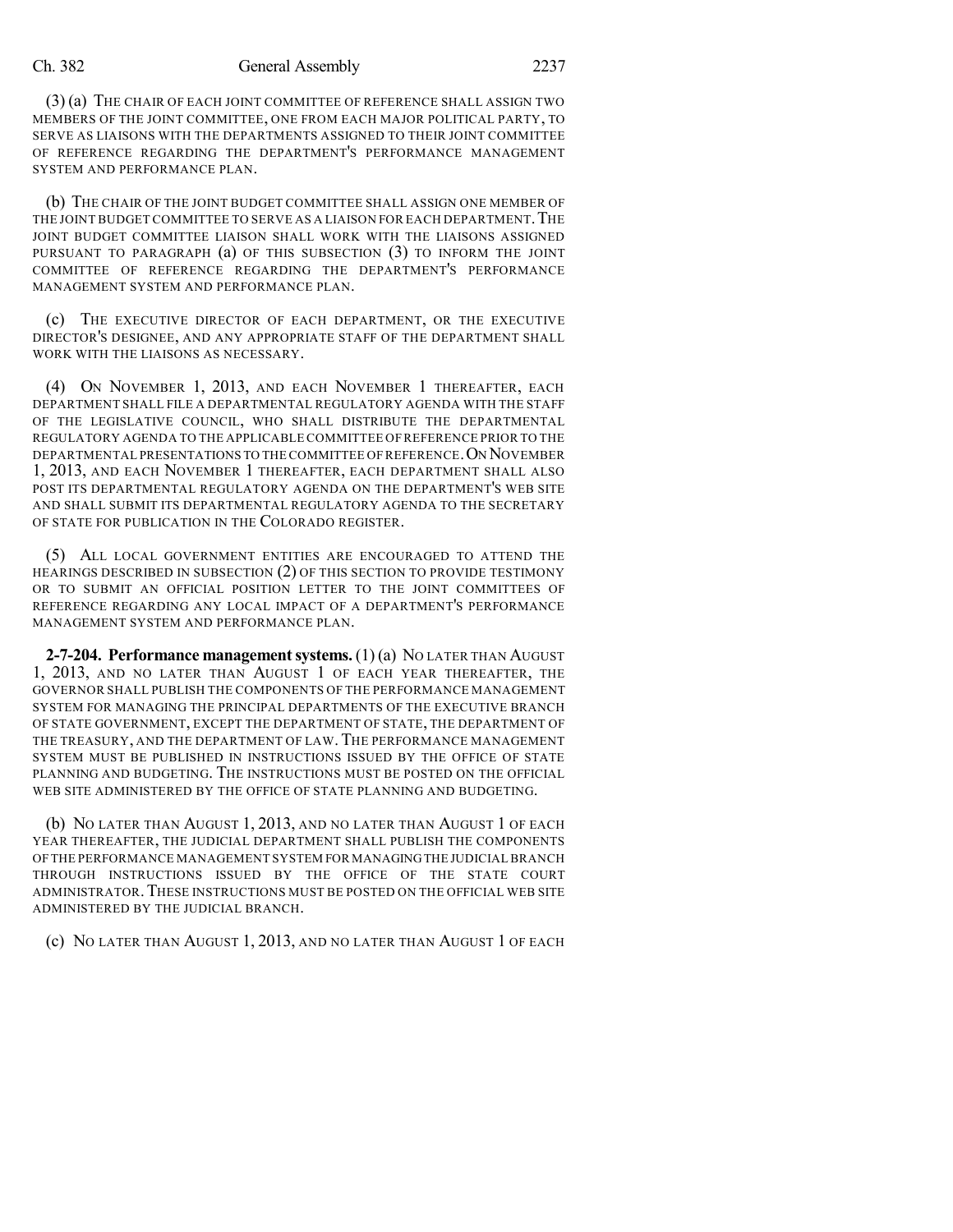2238 General Assembly Ch. 382

YEAR THEREAFTER, THE DEPARTMENT OF STATE, THE DEPARTMENT OF THE TREASURY, THE DEPARTMENT OF LAW, THE OFFICE OF STATE PUBLIC DEFENDER, THE OFFICE OF ALTERNATE DEFENSE COUNSEL, THE COLORADO ENERGY OFFICE, THE OFFICE OF ECONOMIC DEVELOPMENT, AND THE OFFICE OF THE CHILD'S REPRESENTATIVE SHALL EACH PUBLISH THEIR COMPONENTS OF THE PERFORMANCE MANAGEMENT SYSTEMS FOR THEIR RESPECTIVE DEPARTMENT, OFFICE, OR COMMISSION. THESE INSTRUCTIONS MUST BE POSTED ON THE OFFICIAL WEB SITES ADMINISTERED BY THE RESPECTIVE DEPARTMENTS, OFFICES, AND COMMISSIONS.

(2) (a) ANY PERFORMANCE MANAGEMENT SYSTEM PUBLISHED PURSUANT TO SUBSECTION (1) OF THIS SECTION MUST ADDRESS, AMONG OTHER STRATEGIC GOALS AND PRIORITIES THAT ARE CONSISTENT WITH THE CHARGE OF EACH DEPARTMENT, STRATEGIES FOR ENHANCING PRODUCTIVITY, IMPROVING EFFICIENCY, REDUCING COSTS,AND ELIMINATING WASTE IN THE PROCESSES AND OPERATIONS THAT DELIVER GOODS AND SERVICES TO TAXPAYERS AND CUSTOMERS OF STATE GOVERNMENT.AT A MINIMUM, THE PERFORMANCE MANAGEMENT SYSTEM MUST ESTABLISH PARAMETERS FOR THE DEVELOPMENT OF PERFORMANCE PLANS FOR EACH DEPARTMENT. A PERFORMANCE MANAGEMENT SYSTEM SHOULD INCORPORATE A CONTINUOUS PROCESS IMPROVEMENT SYSTEM BASED ON LEAN GOVERNMENT PRINCIPLES OR ANOTHER WIDELY ACCEPTED BUSINESS PROCESS IMPROVEMENT **SYSTEM.** 

(b) A PERFORMANCE MANAGEMENT SYSTEM SHOULD INCLUDE ELEMENTS TO ENSURE THAT A DEPARTMENT'S EMPLOYEES ARE APPROPRIATELY TRAINED TO IMPLEMENT ITS VARIOUS COMPONENTS.

(3) (a) (I) EXCEPT AS PROVIDED IN SUBPARAGRAPHS (II) AND (III) OF THIS PARAGRAPH (a), NO LATER THAN JULY 1, 2014, AND NO LATER THAN JULY 1 OF EACH YEAR THEREAFTER, EACH DEPARTMENT SHALL DEVELOP A PERFORMANCE PLAN IN ACCORDANCE WITH THE PERFORMANCE MANAGEMENT SYSTEM AND SUBMIT THAT PLAN TO THE JOINT BUDGET COMMITTEE AND THE APPROPRIATE JOINT COMMITTEE OF REFERENCE AS DETERMINED PURSUANT TO SECTION 2-7-203.THE PERFORMANCE PLAN SERVES AS A GUIDE TO A DEPARTMENT'S MAJOR FUNCTIONS AND AS A TOOL TO EVALUATE PERFORMANCE GOALS OVER TIME.

(II) (A) THE DEPARTMENT OF HIGHER EDUCATION WILL SATISFY THE REQUIREMENTS IN THIS SUBSECTION (3) THROUGH THE MASTER PLAN FOR POSTSECONDARY EDUCATION THAT THE COLORADO COMMISSION ON HIGHER EDUCATION MAINTAINS AS DESCRIBED IN SECTION  $23$ -1-108 (1.5), C.R.S., AND ANY PERFORMANCE CONTRACTS THAT THE COLORADO COMMISSION ON HIGHER EDUCATION NEGOTIATES AND ENTERS INTO WITH THE GOVERNING BOARDS OF THE STATE INSTITUTIONS OF HIGHER EDUCATION AS SPECIFIED IN SECTION 23-5-129, C.R.S.THE DEPARTMENT OF HIGHER EDUCATION SHALL ENSURE THAT COPIES OF THE MASTER PLAN AND PERFORMANCE CONTRACTS BE SUBMITTED TO THE JOINT BUDGET COMMITTEE AND THE APPROPRIATE JOINT COMMITTEE OF REFERENCE AS DETERMINED PURSUANT TO SECTION 2-7-203, AND SHALL POST THE MASTER PLAN AND PERFORMANCE CONTRACTS TO ITS OFFICIAL WEB SITE AND THE OFFICIAL WEB SITE OF THE OFFICE OF STATE PLANNING AND BUDGETING.

(B) THE STATE AUDITOR, IN CONDUCTING A PERFORMANCE AUDIT OF THE DEPARTMENT OF HIGHER EDUCATION AS SPECIFIED IN SUBSECTION (5) OF THIS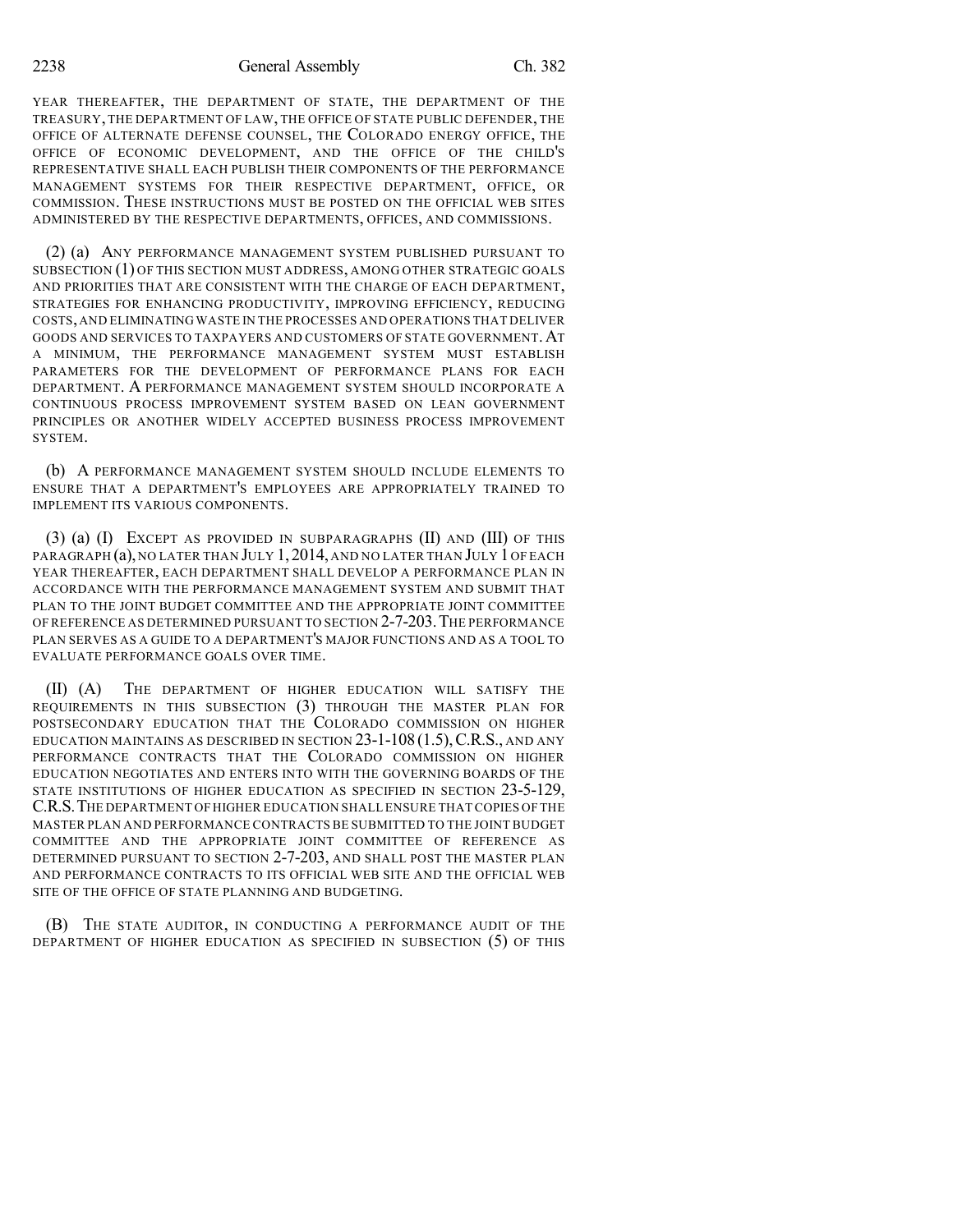SECTION, SHALL CONSIDER THE EXTENT TO WHICH THE GOALS OF THE MASTER PLAN AND THE ASSOCIATED PERFORMANCE CONTRACTS HAVE BEEN ACHIEVED.

(III) THE PUBLIC EMPLOYEES' RETIREMENT ASSOCIATION WILL SATISFY THE REQUIREMENTS OF THIS SUBSECTION (3) THROUGH ITS ANNUAL ACTUARIAL VALUATION REPORT DESCRIBED IN SECTION 24-51-204 (7),C.R.S., AND ITS REPORT TO THE GOVERNOR DESCRIBED IN SECTION 24-51-204 (8), C.R.S., REGARDING THE POLICIES, FINANCIAL CONDITION, AND ADMINISTRATION OF THE ASSOCIATION. THE PUBLIC EMPLOYEES' RETIREMENT ASSOCIATION SHALL ENSURE THAT COPIES OF THE REPORTS DESCRIBED IN THIS SUBPARAGRAPH (III) BE SUBMITTED TO THE JOINT BUDGET COMMITTEE AND THE APPROPRIATE JOINT COMMITTEE OF REFERENCE AS DETERMINED PURSUANT TO SECTION 2-7-203,AND SHALL POST SUCH REPORTS TO ITS OFFICIAL WEB SITE AND THE OFFICIAL WEB SITE OF THE OFFICE OF STATE PLANNING AND BUDGETING.

(b) EACH DEPARTMENT'S PERFORMANCE PLAN SHALL BE POSTED ON THE OFFICIAL WEB SITES OF THE DEPARTMENT AND THE OFFICE OF STATE PLANNING AND BUDGETING. THE STATE TREASURER, THE ATTORNEY GENERAL, THE SECRETARY OF STATE, THE STATE COURT ADMINISTRATOR FOR THE JUDICIAL DEPARTMENT, THE OFFICE OF STATE PUBLIC DEFENDER, THE OFFICE OF ALTERNATE DEFENSE COUNSEL, THE PUBLIC EMPLOYEES'RETIREMENT ASSOCIATION,THECOLORADO ENERGY OFFICE, THE OFFICE OF ECONOMIC DEVELOPMENT, AND THE OFFICE OF THE CHILD'S REPRESENTATIVE SHALL ENSURE THE OFFICE OF STATE PLANNING AND BUDGETING RECEIVES THE INFORMATION REQUIRED TO BE POSTED ON THE OFFICE OF STATE PLANNING AND BUDGETING'S WEB SITE PURSUANT TO THIS PARAGRAPH (b). THE OFFICE OF STATE PLANNING AND BUDGETING SHALL NOT HAVE ACCESS TO EDIT ANY INFORMATION PROVIDED BY THE STATE TREASURER, THE ATTORNEY GENERAL, THE SECRETARY OF STATE, THE STATE COURT ADMINISTRATOR FOR THE JUDICIAL DEPARTMENT, THE OFFICE OF STATE PUBLIC DEFENDER, THE OFFICE OF ALTERNATE DEFENSE COUNSEL, THE PUBLIC EMPLOYEES' RETIREMENT ASSOCIATION, THE COLORADO ENERGY OFFICE, THE OFFICE OF ECONOMIC DEVELOPMENT, OR THE OFFICE OF THE CHILD'S REPRESENTATIVE.

(c) AT A MINIMUM, A PERFORMANCE PLAN MUST INCLUDE THE FOLLOWING COMPONENTS, WHICH MAY BE FURTHER REFINED IN THE PERFORMANCE MANAGEMENT SYSTEM PUBLISHED PURSUANT TO SUBSECTION (1) OF THIS SECTION:

(I) A STATEMENT OF THE DEPARTMENT'S MISSION OR VISION;

(II) A DESCRIPTION OF THE MAJOR FUNCTIONS OF THE DEPARTMENT;

(III) PERFORMANCE MEASURES FOR THE MAJOR FUNCTIONS OF THE DEPARTMENT;

(IV) PERFORMANCE GOALS THAT CORRESPOND TO THE DEPARTMENT'S PERFORMANCE MEASURES AND THAT EXTEND TO AT LEAST THREE YEARS INTO THE FUTURE;

(V) A NARRATIVE DESCRIPTION OF THE STRATEGIES NECESSARY TO MEET THE PERFORMANCE GOALS; AND

(VI) A SUMMARY OF THE DEPARTMENT'S MOST RECENT PERFORMANCE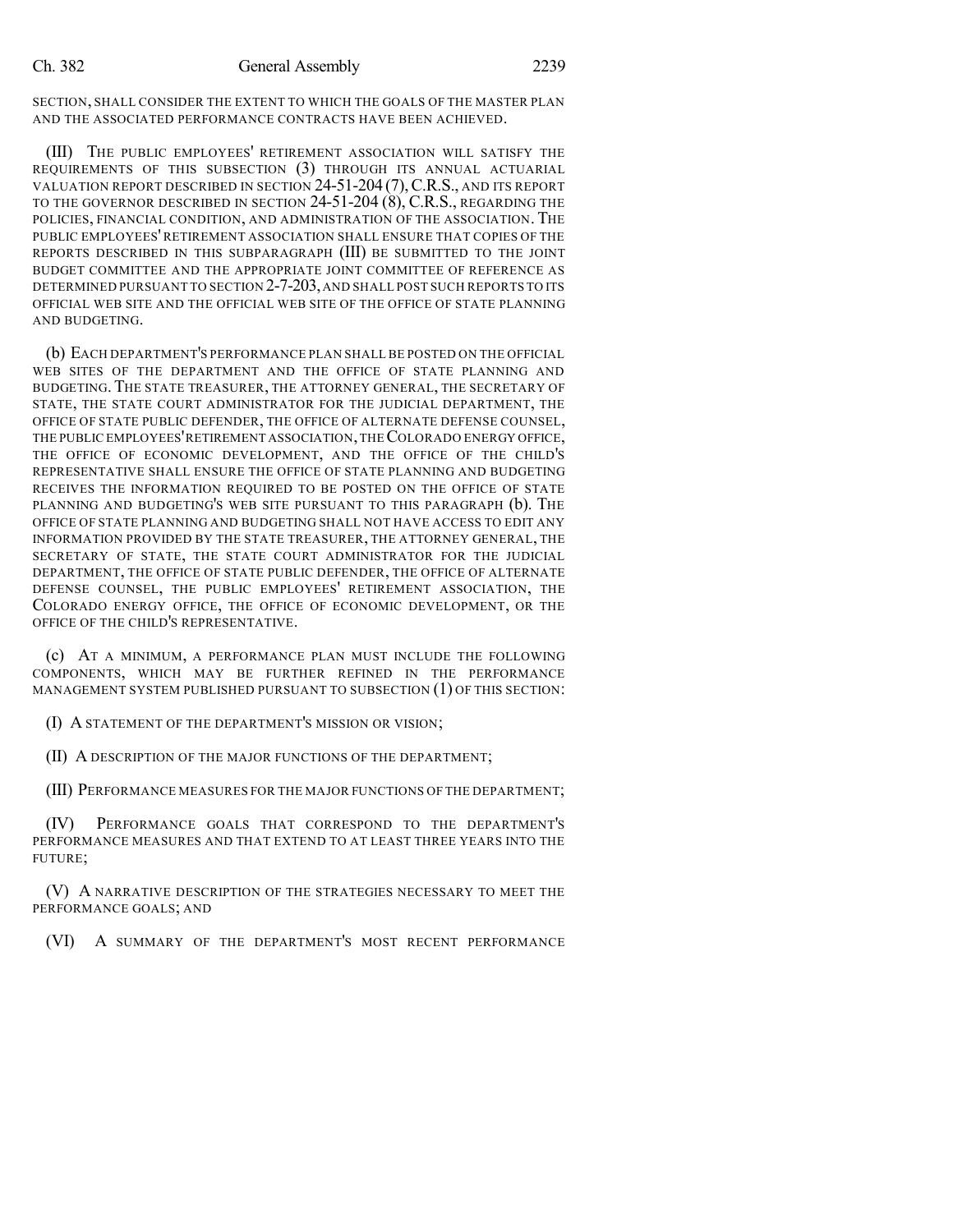EVALUATION.

(d) IF REASONABLE AND APPROPRIATE, PERFORMANCE MEASURES SHOULD BE DEVELOPED WITH THE INPUT OFDEPARTMENT EMPLOYEES AND CERTIFIED EMPLOYEE ORGANIZATIONS.

(4) DEPARTMENTS SHALL CONDUCT PERFORMANCE EVALUATIONS AND DISTRIBUTE THEM TO THE JOINT BUDGET COMMITTEE AND THE GENERAL ASSEMBLY AT LEAST TWICE EACH CALENDAR YEAR AS DEFINED IN THE PUBLISHED PERFORMANCE MANAGEMENT SYSTEM.

(5) (a) PRIOR TO THE FIRST REGULAR SESSION OF THE SEVENTIETH GENERAL ASSEMBLY, THE STATE AUDITOR SHALL, WITHIN EXISTING RESOURCES, CONDUCT OR CAUSE TO BE CONDUCTED PERFORMANCE AUDITS OF ONE OR MORE SPECIFIC PROGRAMS OR SERVICES IN AT LEAST TWO DEPARTMENTS, AND SHALL CONTINUE TO CONDUCT OR CAUSE TO BE CONDUCTED PERFORMANCE AUDITS OF ONE OR MORE SPECIFIC PROGRAMS OR SERVICES IN AT LEAST TWO DEPARTMENTS ANNUALLY THEREAFTER.

(b) IN SELECTING BOTH DEPARTMENTS AND SPECIFIC PROGRAMS OR SERVICES WITHIN THOSE DEPARTMENTS FOR PERFORMANCE AUDITS, THE STATE AUDITOR SHALL CONSIDER RISK, AUDIT COVERAGE, RESOURCES REQUIRED TO CONDUCT THE PERFORMANCE AUDITS, AND THE IMPACT OF THE AUDITED PROGRAMS OR SERVICES ON A DEPARTMENT'S PERFORMANCE-BASED GOALS. THE LEGISLATIVE AUDIT COMMITTEE SHALL APPROVE THE PROGRAMS OR SERVICES SELECTED BY THE AUDITOR FOR PERFORMANCE AUDITS.

(c) PERFORMANCE AUDITS OF THE PROGRAMS OR SERVICES SELECTED FOR AUDIT MAY INCLUDE, BUT SHALL NOT BE LIMITED TO, THE REVIEW OF THE FOLLOWING:

(I) THE INTEGRITY OF THE PERFORMANCE MEASURES AUDITED;

(II) THE ACCURACY AND VALIDITY OF REPORTED RESULTS; AND

(III) THE OVERALL COST AND EFFECTIVENESS OF THE AUDITED PROGRAMS OR SERVICES IN ACHIEVING LEGISLATIVE INTENT AND THE DEPARTMENTS'PERFORMANCE GOALS.

(d) THE STATE AUDITOR SHALL PRESENT THE PERFORMANCE AUDIT REPORT TO THE LEGISLATIVE AUDIT COMMITTEE.

(e) AFTER THE PERFORMANCE AUDIT REPORT IS RELEASED BY THE LEGISLATIVE AUDIT COMMITTEE, THE STATE AUDITOR SHALL PRESENT THE PERFORMANCE AUDIT REPORT OF THOSE DEPARTMENTS WITH SERVICES OR PROGRAMS AUDITED IN THE PREVIOUS YEAR TO THE APPROPRIATE JOINT COMMITTEE OF REFERENCE AS DETERMINED PURSUANT TO SECTION 2-7-203. THE STATE AUDITOR SHALL ALSO PRESENT ANY OTHER AUDIT REPORTS THAT HE OR SHE DEEMS RELEVANT FOR THE JOINT COMMITTEE OF REFERENCE'S REVIEW.

(6) AS PART OF ITS REGULAR DELIBERATIONS, THE JOINT BUDGET COMMITTEE SHALL CONSIDER THE PERFORMANCE PLANS SUBMITTED PURSUANT TO PARAGRAPH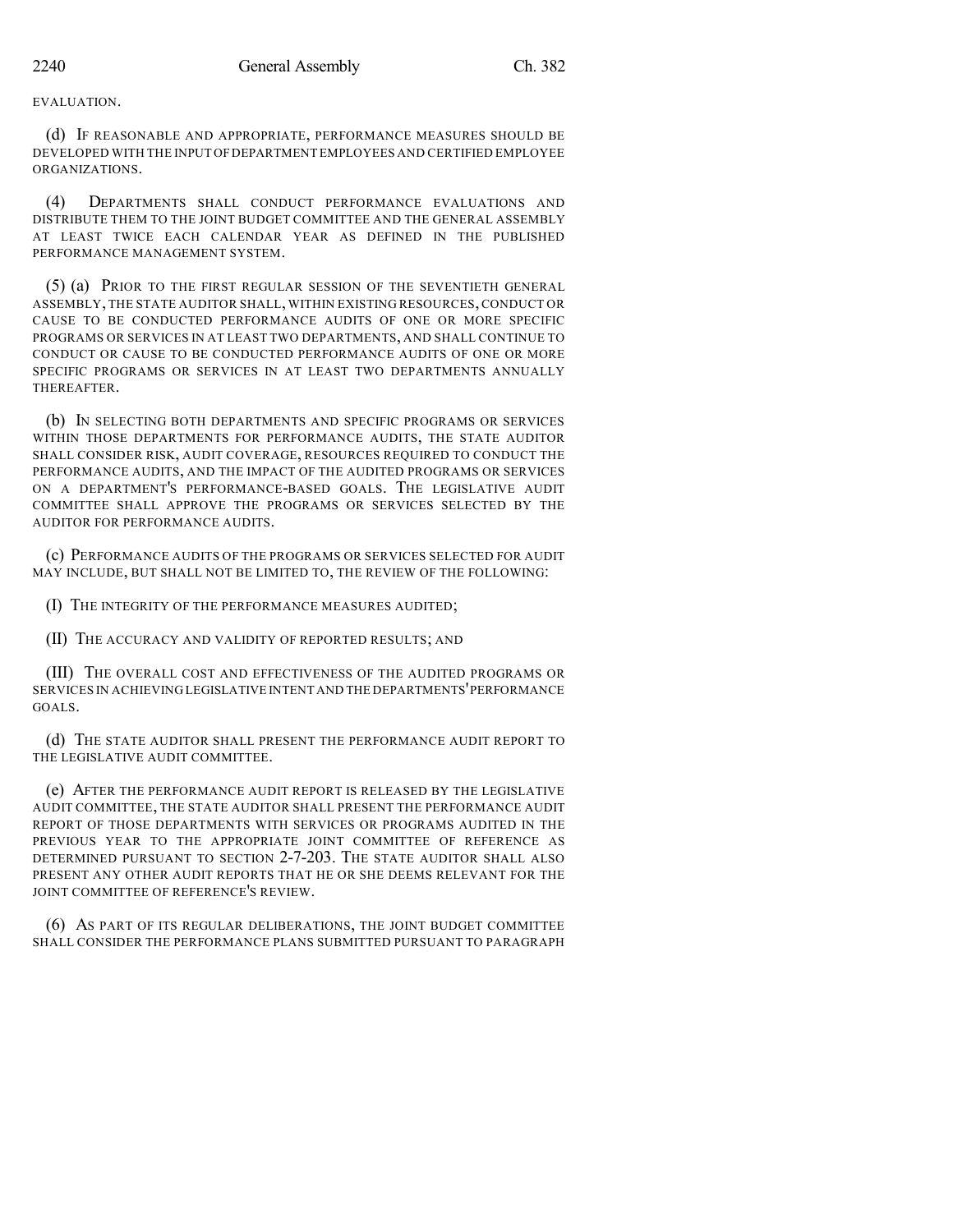(a) OF SUBSECTION (3) OF THIS SECTION AND THE PERFORMANCE EVALUATIONS SUBMITTED PURSUANT TO SUBSECTION (4) OF THIS SECTION. BASED ON ITS REVIEW OF THESE PERFORMANCE PLANS AND PERFORMANCE EVALUATIONS AND ITS CONSIDERATION OF EACH DEPARTMENT'S LEGAL RESPONSIBILITIES AND STRATEGIC GOALS AND OBJECTIVES, THE JOINT BUDGET COMMITTEE MAY PRIORITIZE DEPARTMENTS' REQUESTS FOR NEW FUNDING THAT ARE EXPRESSLY INTENDED TO ENHANCE PRODUCTIVITY, IMPROVE EFFICIENCY, REDUCE COSTS, AND ELIMINATE WASTE IN THE PROCESSES AND OPERATIONS THAT DELIVER GOODS AND SERVICES TO TAXPAYERS AND CUSTOMERS OF STATE GOVERNMENT.

**2-7-205. Annual performance report.** (1) (a) (I) EXCEPT AS PROVIDED IN SUBPARAGRAPH (II) OF THIS PARAGRAPH (A), NO LATER THAN NOVEMBER 1, 2014, AND NO LATER THAN NOVEMBER 1 OF EACH YEAR THEREAFTER, THE OFFICE OF STATE PLANNING AND BUDGETING SHALL PUBLISH AN ANNUAL PERFORMANCE REPORT FOR EACH DEPARTMENT EXCEPT THE DEPARTMENT OF STATE, THE DEPARTMENT OF THE TREASURY, THE DEPARTMENT OF LAW, THE JUDICIAL DEPARTMENT, THE OFFICE OF STATE PUBLIC DEFENDER, THE OFFICE OF ALTERNATE DEFENSE COUNSEL, THE COLORADO ENERGY OFFICE, THE OFFICE OF ECONOMIC DEVELOPMENT, AND THE OFFICE OF THE CHILD'S REPRESENTATIVE. THE ANNUAL PERFORMANCE REPORT MUST INCLUDE A SUMMARY OF EACH DEPARTMENT'S PERFORMANCE PLAN AND MOST RECENT PERFORMANCE EVALUATION. THE ANNUAL PERFORMANCE REPORT MUST BE CLEARLY WRITTEN AND EASILY UNDERSTOOD AND MUST BE LIMITED TO A MAXIMUM OF FOUR PAGES PER DEPARTMENT.

(II) THE OFFICE OF STATE PLANNING AND BUDGETING SHALL PREPARE THE SECTION OF THE ANNUAL PERFORMANCE REPORT FOR THE DEPARTMENT OF HIGHER EDUCATION BY REVIEWING THE INSTITUTIONS OF HIGHER EDUCATION'S PROGRESS TOWARDS THE GOALS SET FORTH IN THE INSTITUTION OF HIGHER EDUCATION'S PERFORMANCE CONTRACT DESCRIBED IN SECTION 23-5-129, C.R.S., AND THE OUTCOMES OF THE RECOMMENDED PERFORMANCE FUNDING PLAN REQUIRED IN SECTION 23-1-108 (1.9) (b), C.R.S.

(b) NO LATER THAN NOVEMBER 1, 2014, AND NO LATER THAN NOVEMBER 1 OF EACH YEAR THEREAFTER, THE DEPARTMENT OF STATE, THE DEPARTMENT OF THE TREASURY, THE DEPARTMENT OF LAW, THE JUDICIAL DEPARTMENT, THE OFFICE OF STATE PUBLIC DEFENDER, THE OFFICE OF ALTERNATE DEFENSE COUNSEL, THE COLORADO ENERGY OFFICE, THE OFFICE OF ECONOMIC DEVELOPMENT, AND THE OFFICE OF THE CHILD'S REPRESENTATIVE SHALL EACH PUBLISH AN ANNUAL PERFORMANCE REPORT INCLUDING A SUMMARY OF ITS PERFORMANCE PLAN AND MOST RECENT PERFORMANCE EVALUATION. THE ANNUAL PERFORMANCE REPORTS MUST BE CLEARLY WRITTEN AND EASILY UNDERSTOOD AND MUST EACH BE LIMITED TO A MAXIMUM OF FOUR PAGES.

(2) (a) THE ANNUAL PERFORMANCE REPORTS SHALL BE POSTED ON THE OFFICIAL WEB SITES OF THE STATE OF COLORADO AND THE OFFICE OF THE GOVERNOR. THE ANNUAL PERFORMANCE REPORTS SHALL INCLUDE A HYPERLINK TO EACH DEPARTMENT'S PERFORMANCE PLAN POSTED ON THE OFFICIAL WEB SITE OF EACH DEPARTMENT PURSUANT TO SECTION 2-7-204 (3) (b).

(b) THE ANNUAL PERFORMANCE REPORTS SHALL BE DISTRIBUTED TO ALL MEMBERS OF THE GENERAL ASSEMBLY PURSUANT TO SECTION 24-1-136 (9), C.R.S.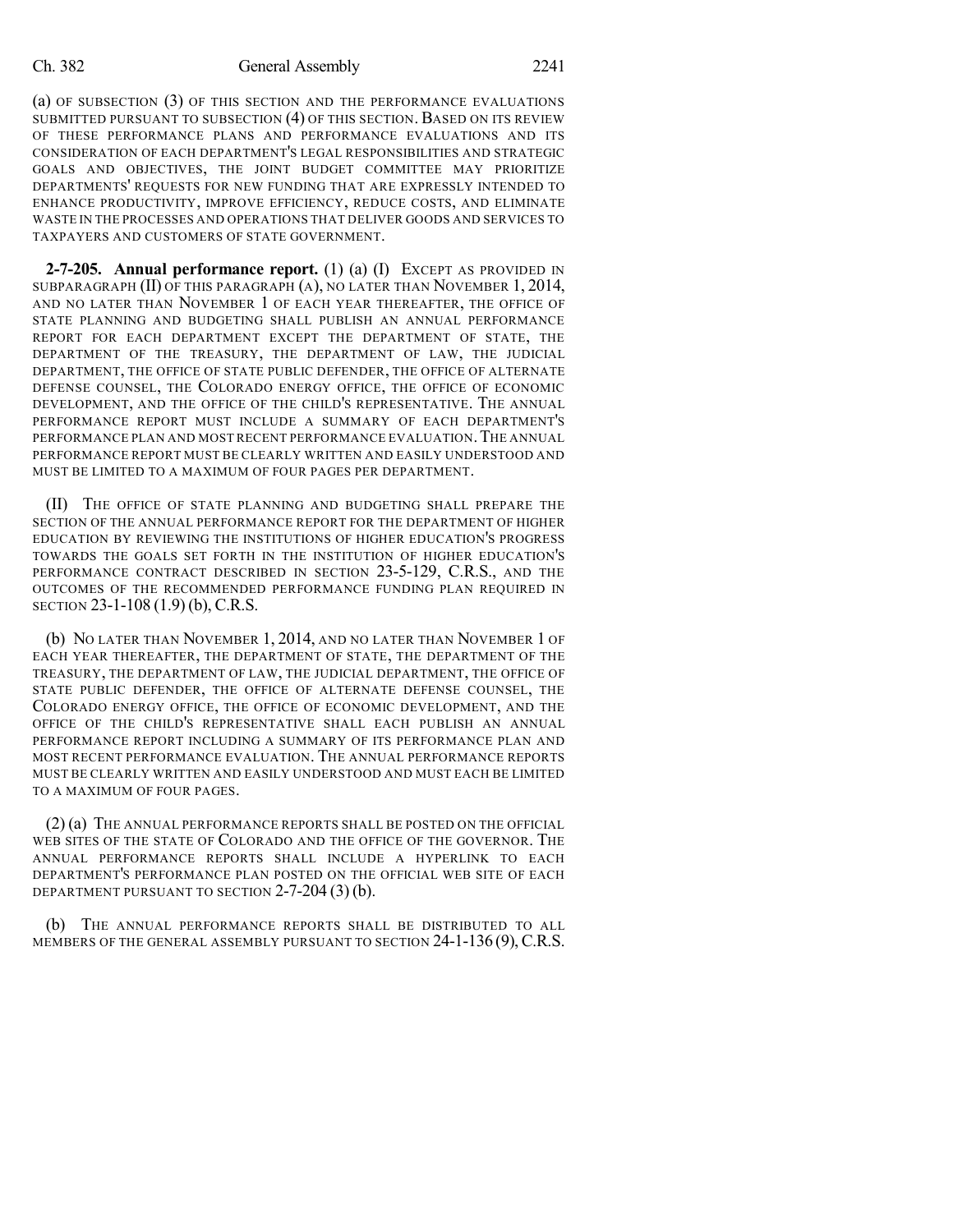**SECTION 2.** In Colorado Revised Statutes, 2-3-103, **amend** (9); and **add** (9.5) as follows:

**2-3-103. Duties of state auditor - definitions.** (9) It is the duty of the state auditor to conduct or cause to be conducted performance audits as specified in section  $2-7-204$  (4) SECTION 2-7-204 (5).

(9.5) IT IS THE DUTY OF THE STATE AUDITOR TO NOTIFY THE APPROPRIATE JOINT COMMITTEE OF REFERENCE AS DETERMINED PURSUANT TO SECTION 2-7-203 WHEN A DEPARTMENT HAS NOT COMPLETED RECOMMENDATIONS MADE BY THE STATE AUDITOR WITHIN THE TIME PROVIDED.

**SECTION 3.** In Colorado Revised Statutes, 2-3-203, **add** (1) (b.2) as follows:

**2-3-203. Powers and duties of the joint budget committee - repeal.** (1) The committee has the following power and duties:

(b.2) EFFECTIVE JULY 1, 2013, TO HOLD HEARINGS AS REQUIRED TO REVIEW THE PERFORMANCE PLANS AND PERFORMANCE EVALUATIONS OF DEPARTMENTS AS SPECIFIED IN SECTION 2-7-204 (6). BASED ON ITS REVIEW OF THESE PERFORMANCE PLANS AND PERFORMANCE EVALUATIONS AND ITS CONSIDERATION OF EACH DEPARTMENT'S LEGAL RESPONSIBILITIES AND STRATEGIC GOALS AND OBJECTIVES, THE JOINT BUDGET COMMITTEE MAY PRIORITIZE DEPARTMENTS'REQUESTS FOR NEW FUNDING THAT ARE EXPRESSLY INTENDED TO ENHANCE PRODUCTIVITY, IMPROVE EFFICIENCY, REDUCE COSTS, AND ELIMINATE WASTE IN THE PROCESSES AND OPERATIONS THAT DELIVER GOODS AND SERVICES TO TAXPAYERS AND CUSTOMERS OF STATE GOVERNMENT.

**SECTION 4.** In Colorado Revised Statutes, 2-3-301, **add** (5) as follows:

**2-3-301. Legislative council created - executive committee created.** (5) THE LEGISLATIVE COUNCIL MAY BE A COMMITTEE OF REFERENCE FOR BILLS AND JOINT RESOLUTIONS THAT ALLOCATE ANY ADDITIONAL LEGISLATIVE STAFF RESOURCES.

**SECTION 5.** In Colorado Revised Statutes, **repeal and reenact, with amendments,** 2-3-303.3 as follows:

**2-3-303.3. Interimcommittees.**(1) COMMENCING ON AND AFTER THE EFFECTIVE DATE OF THIS SECTION, INTERIM COMMITTEES MAY NOT BE REQUESTED BY A LEGISLATIVE MEMBER BY BILL OR RESOLUTION. NO LATER THAN THE NINETY-FOURTH DAY OF A REGULAR LEGISLATIVE SESSION, A LEGISLATIVE MEMBER MAY SUBMIT A REQUEST IN WRITING TO THE LEGISLATIVE COUNCIL CREATED IN SECTION 2-3-301 (1) REGARDING AN ISSUE THAT HE OR SHE WISHES TO STUDY DURING THE NEXT INTERIM BETWEEN SESSIONS. AT MINIMUM, THE REQUEST MUST SPECIFY:

(a) THE SCOPE OF THE POLICY ISSUES TO BE STUDIED;

(b) THE NUMBER OF MEETINGS THAT WOULD BE NECESSARY TO STUDY THE ISSUES;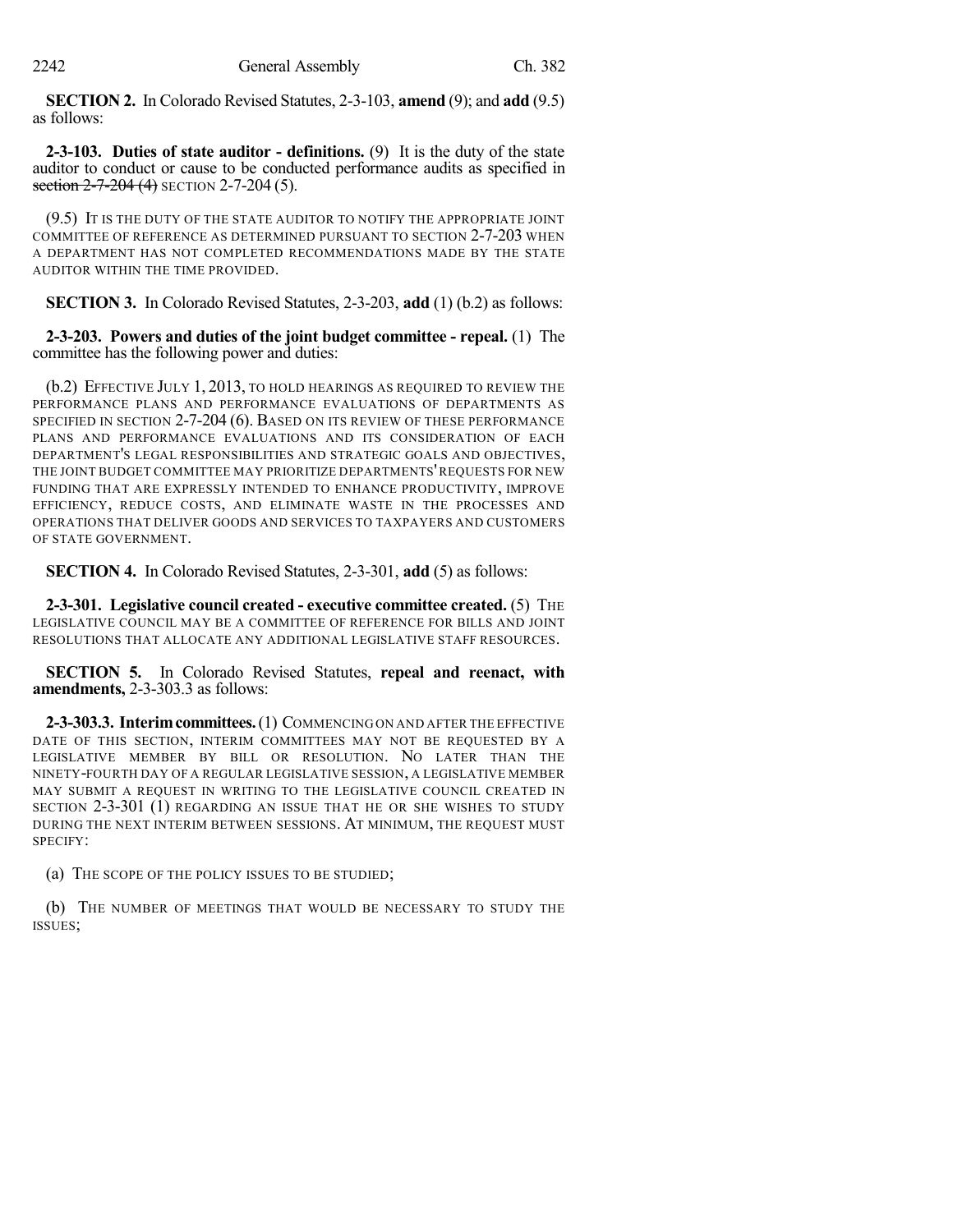(c) THE SUGGESTED NUMBER AND COMPOSITION OF LEGISLATIVE MEMBERS ON THE INTERIM COMMITTEE;

(d) WHETHER OTHER NONLEGISLATIVE MEMBERS SHOULD HAVE A ROLE IN THE INTERIM COMMITTEE;

(e) WHETHER A TASK FORCE WOULD BE NECESSARY TO ASSIST THE INTERIM COMMITTEE IN STUDYING THE SCOPE OF ISSUES AND, IF SO, THE MEMBERS AND COMPOSITION OF SUCH A TASK FORCE; AND

(f)(I) AN ESTIMATE OF THE MAXIMUM NUMBER OF BILLS THE INTERIM COMMITTEE WILL NEED IN ORDER TO ADDRESS THE ISSUES STUDIED BY THE INTERIM COMMITTEE.

(II) ANY INTERIM COMMITTEE BILLS ARE EXEMPT FROM THE FIVE-BILL LIMITATION SPECIFIED IN RULE 24 OF THE JOINT RULES OF THE SENATE AND THE HOUSE OF REPRESENTATIVES.

(2) NO LATER THAN THE ONE HUNDREDTH DAY OF A REGULAR LEGISLATIVE SESSION, THE DIRECTOR OF RESEARCH OF THE LEGISLATIVE COUNCIL SHALL DETERMINE THE NUMBER OF INTERIM COMMITTEE MEETINGS THAT MAY BE HELD WITHIN THE LEGISLATIVE BUDGET AND SHALL PROVIDE THAT INFORMATION TO THE EXECUTIVE COMMITTEE OF THE LEGISLATIVE COUNCIL.

(3) (a) NO LATER THAN THE ONE HUNDRED EIGHTH DAY OF A REGULAR LEGISLATIVE SESSION, THE LEGISLATIVE COUNCIL SHALL MEET TO REVIEW AND PRIORITIZE REQUESTS MADE BY LEGISLATIVE MEMBERS PURSUANT TO SUBSECTION (1) OF THIS SECTION.SUCH REVIEW AND PRIORITIZATION MUST TAKE INTO ACCOUNT THE INFORMATION PROVIDED BY THE DIRECTOR OF RESEARCH OF THE LEGISLATIVE COUNCIL AS SPECIFIED IN SUBSECTION (2) OF THIS SECTION. THE LEGISLATIVE COUNCIL SHALL ALSO DETERMINE IF ANY OF THE PRIORITIZED INTERIM COMMITTEES MAY CREATE A TASK FORCE.IF A TASK FORCE IS APPROVED,SUCH TASK FORCE SHALL INCLUDE NO MORE THAN TWO LEGISLATIVE MEMBERS, ONE FROM THE MAJORITY PARTY AND ONE FROM THE MINORITY PARTY OF THE INTERIM COMMITTEE. LEGISLATIVE MEMBERS ON A TASK FORCE ARE ONLY ENTITLED TO RECEIVE NECESSARY TRAVEL COSTS AND ARE NOT ENTITLED TO PER DIEM PURSUANT TO SECTION 2-2-307. FOR PURPOSES OF CARRYING OUT THE TASK FORCE'S DUTIES, THE LEGISLATIVE COUNCIL MAY ACCEPT AND EXPEND MONEY, GIFTS, GRANTS, DONATIONS, SERVICES, AND IN-KIND DONATIONS FROM ANY PUBLIC OR PRIVATE ENTITY FOR ANY DIRECT OR INDIRECT COSTS ASSOCIATED WITH THE DUTIES OF THE TASK FORCE; EXCEPT THAT THE LEGISLATIVE COUNCIL MAY NOT ACCEPT MONEY, GIFTS, GRANTS, DONATIONS, SERVICES, OR IN-KIND DONATIONS IF ACCEPTANCE IS SUBJECT TO CONDITIONS THAT ARE INCONSISTENT WITH STATE LAW OR REQUIRES A PREDETERMINED CONCLUSION OR RESULT FROM THE TASK FORCE. THE LEGISLATIVE COUNCIL SHALL REQUEST THAT THE ENTITY OFFERING THE MONEY, GIFT, GRANT, DONATION, SERVICES, OR IN-KIND DONATION SUBMIT A LETTER PRIOR TO THE OFFER SPECIFYING THE AMOUNT OF MONEY, GIFT, GRANT, OR DONATION OFFERED, OR THE ESTIMATED VALUE OF THE SERVICES OR IN-KIND DONATION OFFERED, THE PERIOD FOR WHICH THE MONEY, GIFT, GRANT, DONATION, SERVICES, OR IN-KIND DONATION IS AVAILABLE, AND THE SPECIFIC PURPOSES FOR WHICH THE MONEY, GIFT, GRANT, DONATION, SERVICES, OR IN-KIND DONATION IS TO BE USED.